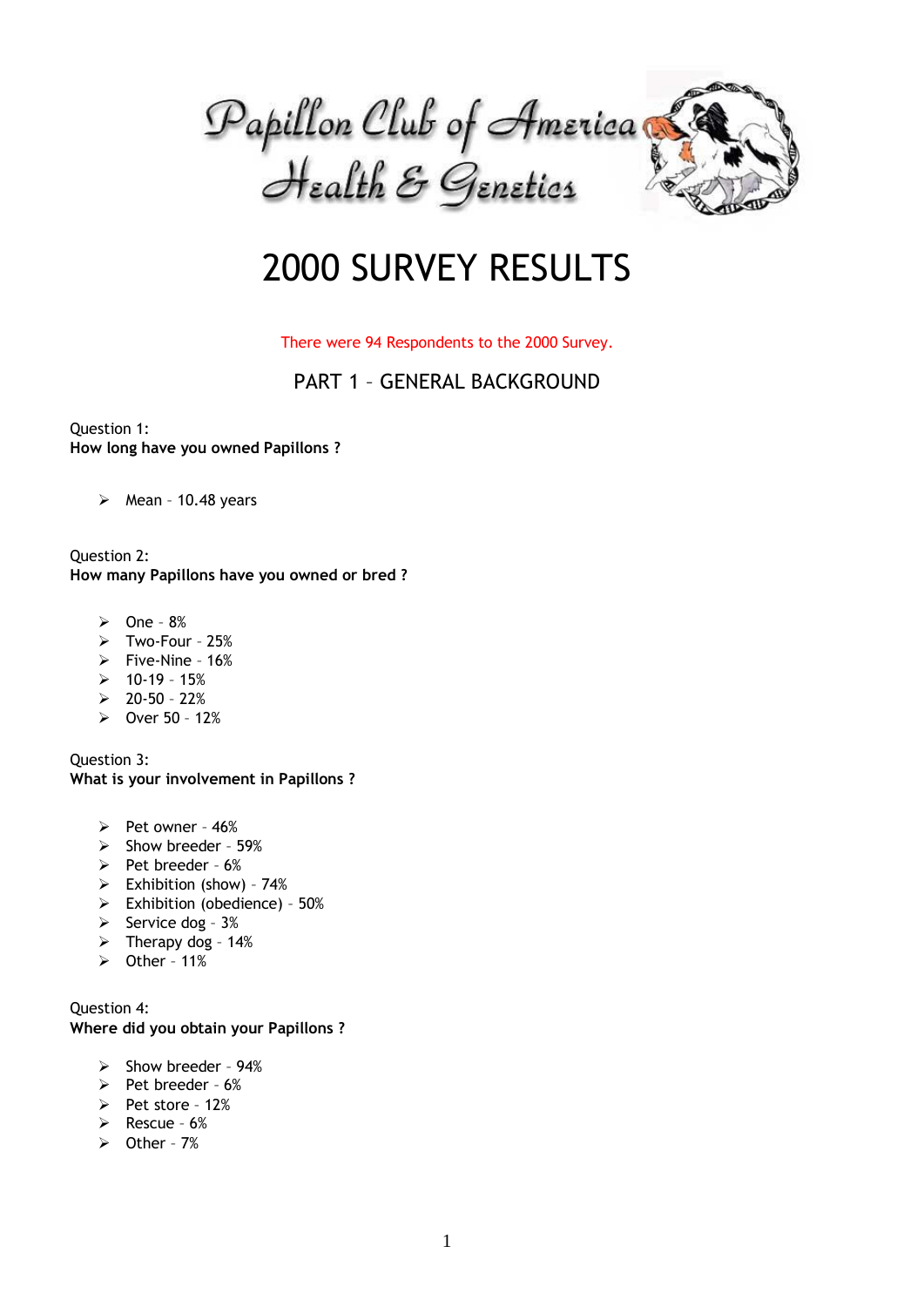# PART 2 - CONDITIONS / DISEASES / DEFECTS

# **CIRCULATORY SYSTEM :**

|                                            | Problem : | Number of<br>cases : | Age of onset $/$<br>diagnosis: |
|--------------------------------------------|-----------|----------------------|--------------------------------|
| Autoimmune hemolytic anemia                | 4 %       | 1.00                 | 2.00                           |
| Congenital heart problem                   | 14 %      | 1.54                 | 1.00                           |
| Congestive heart failure                   | 13 %      | 1.58                 | 7.45                           |
| Heart murmur                               | 20 %      | 1.56                 | 4.41                           |
| Liver shunt                                | 10 %      | 1.44                 | 0.50                           |
| Low platelets                              |           |                      |                                |
| Von Willebrands or other clotting disorder | 2%        | 1.00                 | 2.50                           |
| Other                                      | 5 %       | 1.00                 | 1.40                           |

#### **DIGESTIVE :**

|                               | Problem: | Number of<br>cases :     | Age of onset $/$<br>diagnosis: |
|-------------------------------|----------|--------------------------|--------------------------------|
| <b>Bloat</b>                  |          | $\overline{\phantom{0}}$ |                                |
| Inability to gain weight      | 8%       | 1.17                     | 0.60                           |
| Inflammatory bowel disease    | 2%       | 2.00                     | 2.50                           |
| Mega esophagus                | 3%       | 1.33                     | 3.33                           |
| Obesity / severely overweight | 1%       | 1.00                     | 3.00                           |
| Other                         | 5 %      | 1.40                     | 3.25                           |

# **ENDOCRINE SYSTEM :**

|                               | Problem : | Number of<br>cases :     | Age of onset $/$<br>diagnosis: |
|-------------------------------|-----------|--------------------------|--------------------------------|
| <b>Bloat</b>                  |           | $\overline{\phantom{0}}$ |                                |
| Inability to gain weight      | 8%        | 1.17                     | 0.60                           |
| Inflammatory bowel disease    | 2%        | 2.00                     | 2.50                           |
| Mega esophagus                | 3%        | 1.33                     | 3.33                           |
| Obesity / severely overweight | 1%        | 1.00                     | 3.00                           |
| Other                         | 5 %       | 1.40                     | 3.25                           |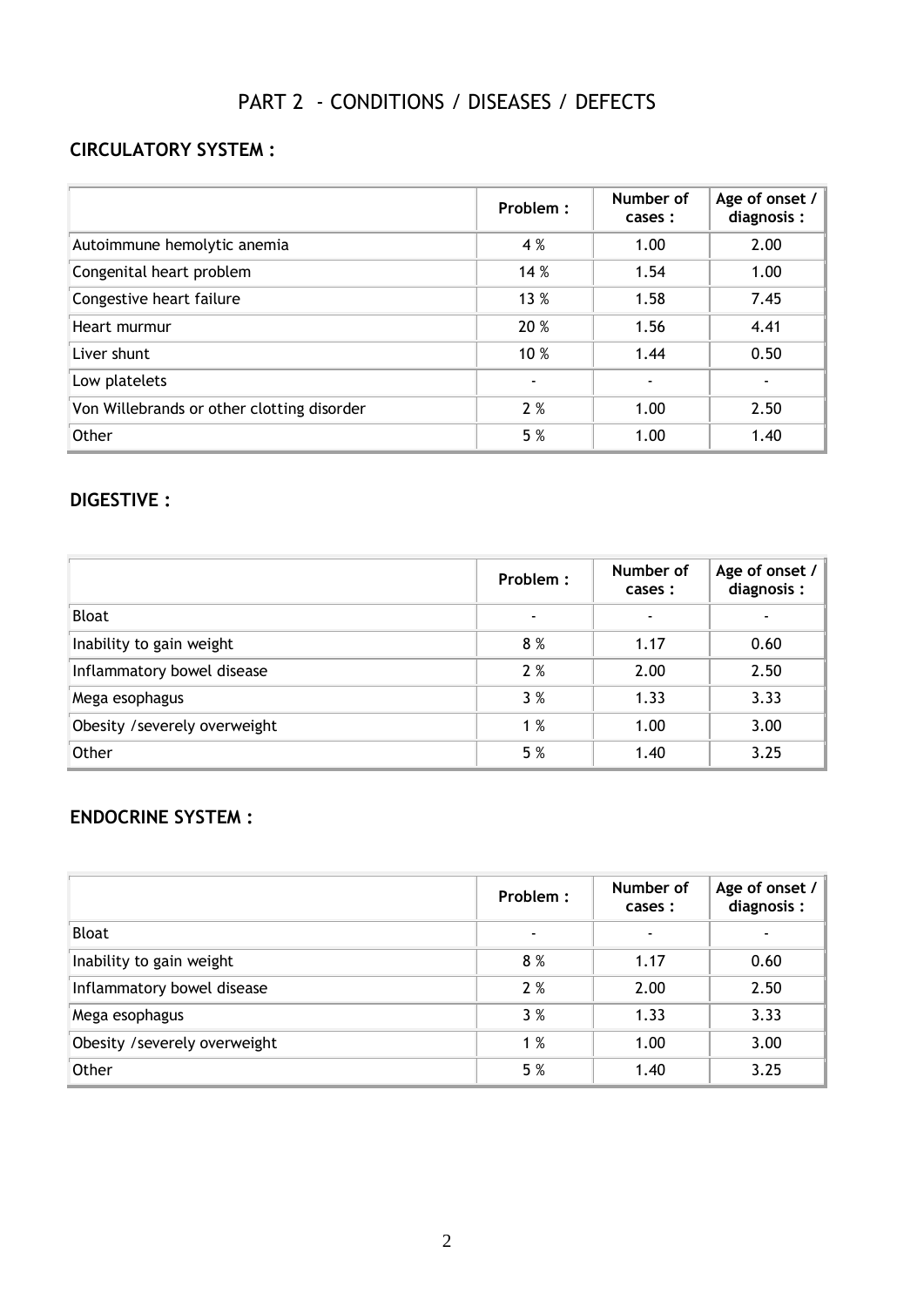# **EAR / EYE PROBLEMS :**

|                                           | Problem : | Number of<br>cases : | Age of onset /<br>diagnosis: |
|-------------------------------------------|-----------|----------------------|------------------------------|
| Cataracts (Juvenile)                      | 8%        | 1.25                 | 2.86                         |
| Cataracts (Old-age senile)                | 23 %      | 1.81                 | 9.67                         |
| Corneal dystrophy                         | 2%        | 1.50                 | 3.00                         |
| Deafness (Congenital)                     | 8%        | 1.50                 | 3.00                         |
| Distichiasis (lashes growing towards eye) | 6 %       | 1.33                 | 2.00                         |
| Entropion / Extropion                     | 2%        | 1.00                 | 0.50                         |
| Glacoma                                   | 1%        | 1.00                 | 1.00                         |
| Progressive Retinal Atrophy               |           |                      |                              |
| Vitreous degeneration                     | 2%        | 1.00                 | 4.50                         |
| Other                                     | 13 %      | 1.08                 | 2.73                         |

# **MUSCULO - SKELETAL :**

|                              | Problem: | Number of<br>cases : | Age of onset $/$<br>diagnosis: |
|------------------------------|----------|----------------------|--------------------------------|
| Bone fractures               | 30 %     | 1.82                 | 1.33                           |
| Cruciate ligament tear       | 8%       | 1.38                 | 0.88                           |
| Cleft palate                 | 11 %     | 1.90                 | 0.11                           |
| <b>Deformaties</b>           | 11 %     | 1.40                 | 0.14                           |
| Hernia                       | 19 %     | 1.76                 | 0.13                           |
| Open fontanel / molera       | 25 %     | 3.13                 | 0.15                           |
| Patellar luxation            | 47 %     | 3.25                 | 1.39                           |
| 1 Knee- 56 % - 2 Knees- 44 % |          |                      |                                |
| Surgically corrected - 51 %  |          |                      |                                |
| Other                        | 5 %      | 1.20                 | 3.20                           |

# **NEUROLOGY / NERVOUS SYSTEM :**

|                                     | Problem: | Number of<br>cases : | Age of onset /<br>diagnosis: |
|-------------------------------------|----------|----------------------|------------------------------|
| Epilepsy                            | 16 %     | 1.33                 | 2.93                         |
| Hydrocephalus                       | 14 %     | 1.64                 | 1.00                         |
| Hyperactivity                       | 3%       | 1.00                 | 3.00                         |
| Neurological disorder               | 3%       | 1.00                 | 0.33                         |
| Slipped disc or invertebral disease | 13 %     | 1.42                 | 4.50                         |
| Other                               | 3%       | 1.00                 | 3.33                         |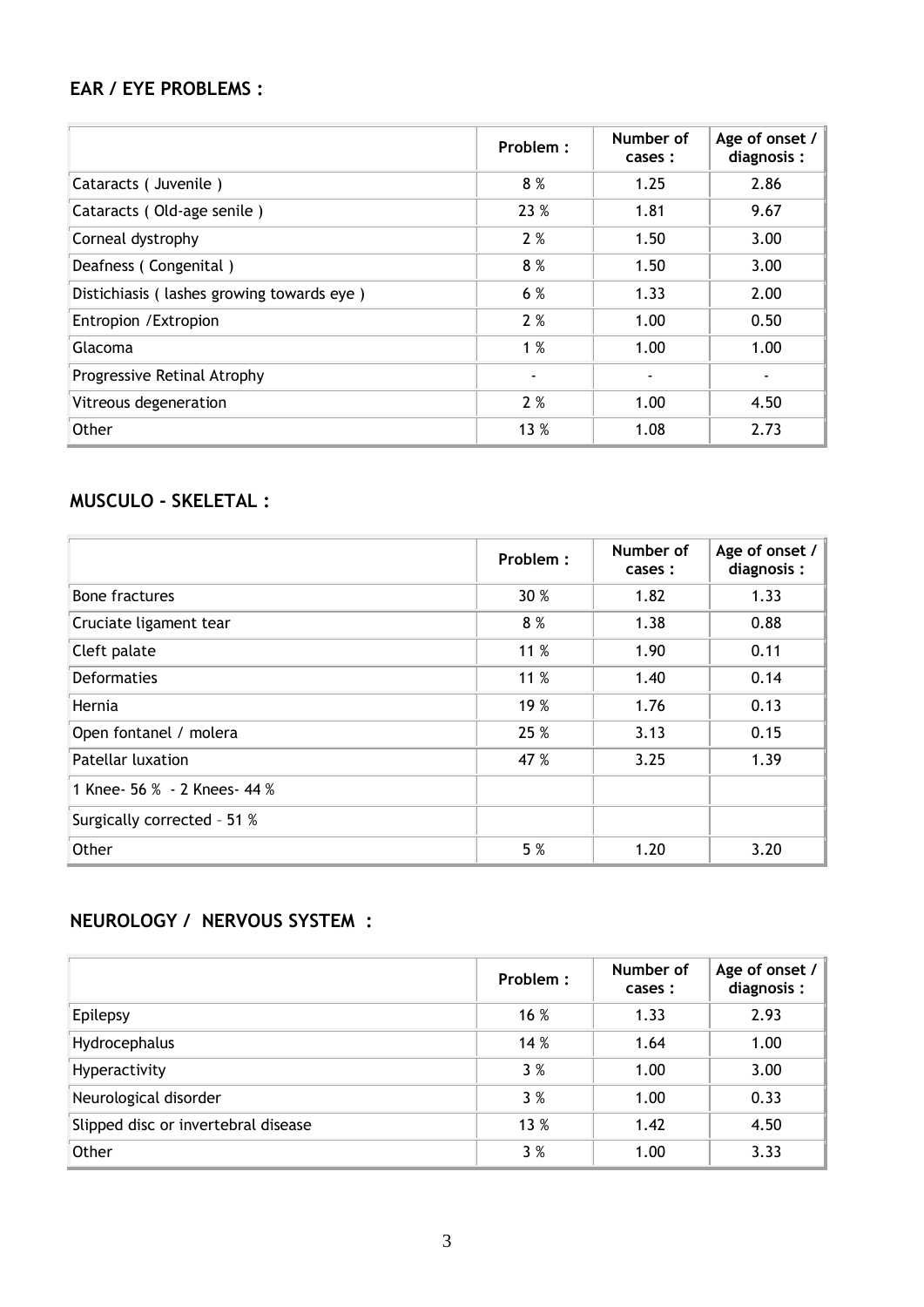#### **ONCOLOGY :**

|                   | Problem: | Number of<br>cases :     | Age of onset $/$<br>diagnosis: |
|-------------------|----------|--------------------------|--------------------------------|
| Lymphoma          | 2%       | 1.00                     | 14.00                          |
| Tumor - benign    | 7%       | 1.00                     | 4.71                           |
| Tumor - malignant | 8%       | 1.63                     | 8.57                           |
| Other             | 1%       | $\overline{\phantom{0}}$ | 7.00                           |

# **PERIODONTAL / DENTAL :**

|                                     | Problem : | Number of<br>cases : | Age of onset $/$<br>diagnosis: |
|-------------------------------------|-----------|----------------------|--------------------------------|
| Lance canine teeth                  | 11 $%$    | 2.40                 | 0.11                           |
| Missing teeth                       | 12 %      | 2.50                 | 0.67                           |
| Overshot or undershot bite          | 34 %      | 2.21                 | 0.00                           |
| Periodontal disease                 | 31%       | 3.74                 | 3.63                           |
| Teeth cleaning by veterinarian      | 64 %      | 5.83                 | 1.98                           |
| Tooth loss/extractions/ adult teeth | 55 %      | 3.05                 | 4.75                           |
| Other                               | 6 %       | 4.00                 | 1.71                           |

#### **REPRODUCTIVE :**

|                         | Problem : | Number of<br>cases : | Age of onset $/$<br>diagnosis: |
|-------------------------|-----------|----------------------|--------------------------------|
| Eclampsia               | 5 %       | 1.00                 | 2.20                           |
| False pregnancy         | 17 %      | 1.79                 | 1.64                           |
| Infertility             | 15 %      | 1.42                 | 3.25                           |
| <b>Mastitis</b>         | 10 %      | 1.22                 | 0.88                           |
| Pyometra                | 8%        | 1.38                 | 3.38                           |
| Reproductive problems   | 5 %       | 1.60                 | 0.00                           |
| Spontaneous abortions   | 7 %       | 1.86                 | 10.33                          |
| Spontaneous resorptions | 15 %      | 1.85                 | 3.80                           |
| Other                   | 8%        | 1.38                 | 4.14                           |

# **RESPIRATORY SYSTEM :**

|                    | Problem: | Number of<br>cases : | $\vert$ Age of onset / $\vert$<br>diagnosis: |
|--------------------|----------|----------------------|----------------------------------------------|
| Collapsing trachea | 14%      | 1.54                 | 2.33                                         |
| Other              | 4 %      | 8.50                 | 0.00                                         |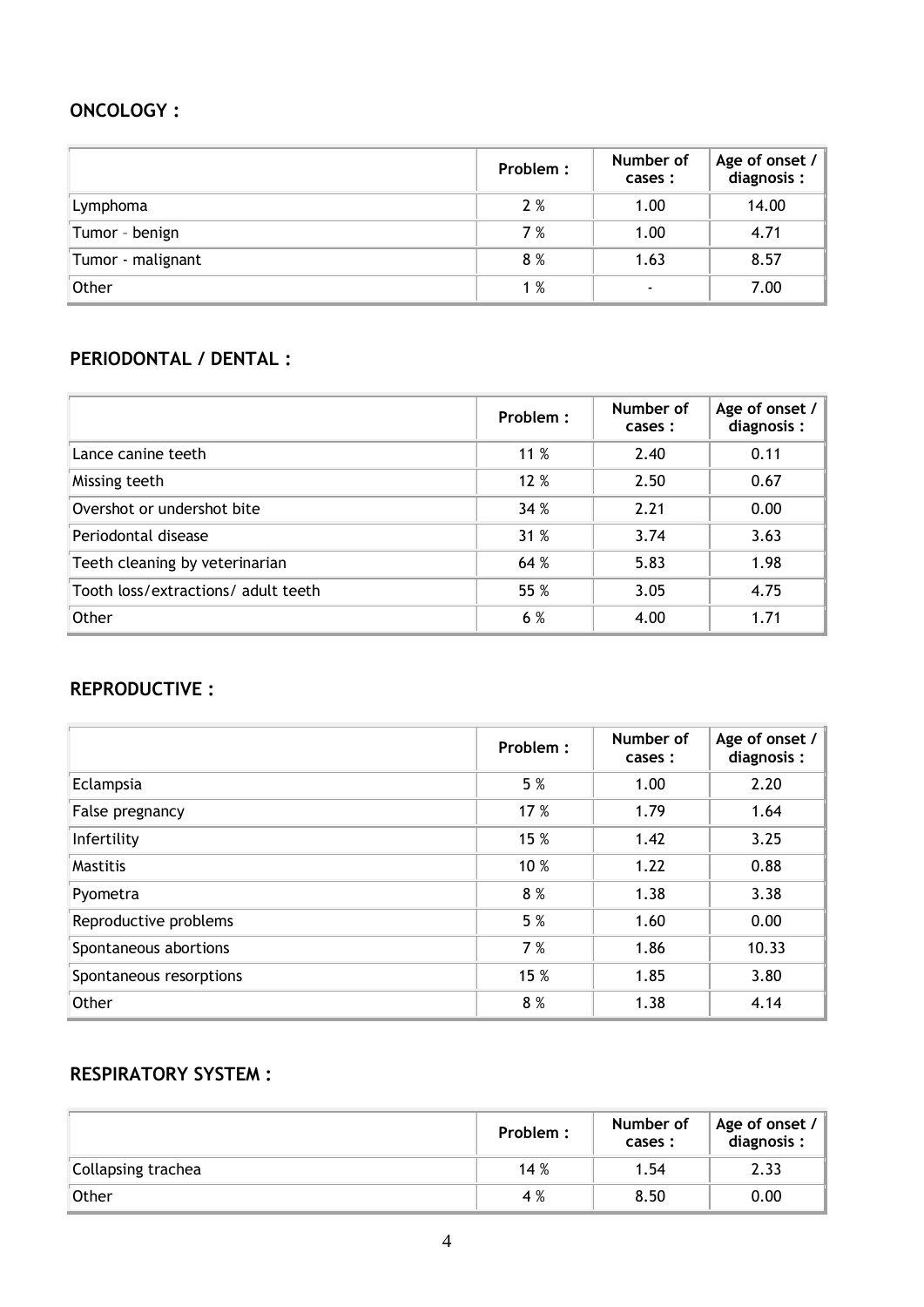# **SKIN / HAIR :**

|                                       | Problem: | Number of<br>cases : | Age of onset $/$<br>diagnosis: |
|---------------------------------------|----------|----------------------|--------------------------------|
| Allergies resulting in skin condition | 22 %     | 1.19                 | 3.20                           |
| Autoimmune skin disease               | 4 %      | 1.75                 | 2.25                           |
| <b>Black Skin disease</b>             |          |                      |                                |
| Demodectic mange                      | 7%       | 3.14                 | 0.57                           |
| Sebaceous cysts                       | 5 %      | 1.60                 | 5.33                           |
| Seborrhea                             | 1%       | 1.00                 | 2.00                           |
| Other                                 | 6 %      | 1.83                 | 3.17                           |

# **UROLOGICAL / GENETIAL :**

|                           | Problem: | Number of<br>cases : | Age of onset /<br>diagnosis: |
|---------------------------|----------|----------------------|------------------------------|
| Bladder stones/ crystals  | 19 %     | 1.33                 | 3.56                         |
| Ectopic ureter            |          |                      |                              |
| Kidney failure            | 10 %     | 1.33                 | 11.67                        |
| <b>Retained testicles</b> | 37 %     | 2.55                 | 0.60                         |
| Urinary tract infections  | 12 %     | 1.91                 | 2.44                         |
| Other                     | 4 %      | 1.00                 | 2.25                         |

# **OTHER :**

|                          | Problem : | Number of<br>cases : | Age of onset $/$<br>diagnosis: |
|--------------------------|-----------|----------------------|--------------------------------|
| Unexplained sudden death | 14%       | 1.62                 | 4.23                           |
| Anesthesia related death | 6 %       | 1.17                 | 6.00                           |